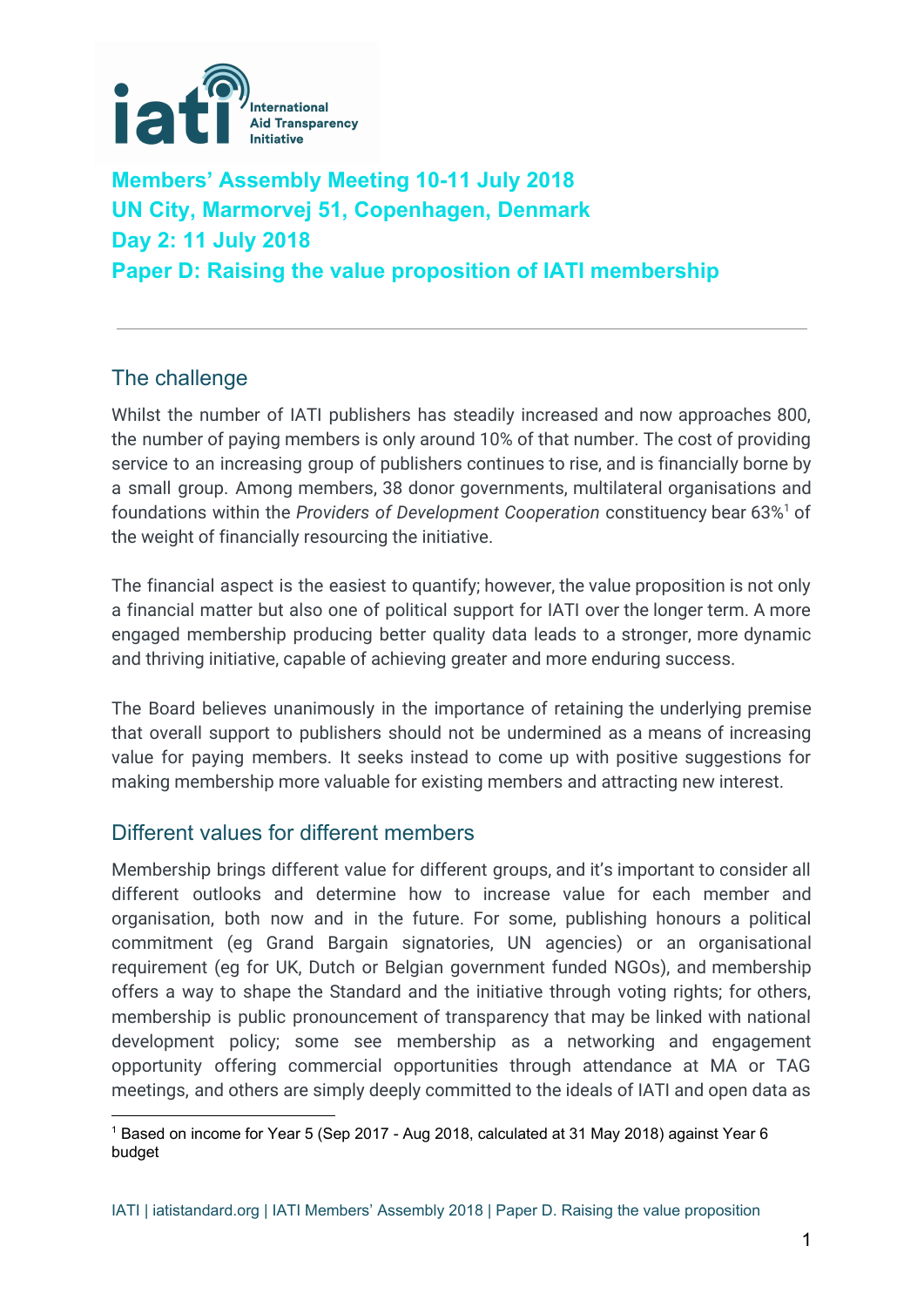a public good. With the October 2017 decision to include a new private sector constituency, this may pave the way to membership requests from new sectors for yet other reasons.

The Board wishes to engage all members to explore what membership means to each one of them, and in this way to work on raising the value of membership as a way to increase member numbers and thereby long term commitment to the initiative, in a way that is accepted as equitable and satisfying to all.

Against this background, the Board has outlined the following ideas as the basis for discussion in small groups at the 2018 Members' Assembly. These are not presented for approval or endorsement, but are rather intended to promote discussion among members and inspire new ideas which can be further studied by the Board and will feed into IATI's long term direction and broader outreach strategy.

#### Ideas to prime the discussion:

- 1. Greater visibility to members on the IATI website (through banners, links, references, members' pages highlighting showcases, visualisations and stories), in the Registry (through an additional flag on the dataset), and with a specially designed logo for use on their own websites.
- 2. Provision of fully-automated, active feedback to members on their dataset (warnings, observations, errors) as opposed to the current (passive presentation in the dashboard). This requires additional work on the validation process;
- 3. Developing a scheme of an additional higher level validation schema for members to achieve a 'premium' checkmark of quality for their dataset, with higher levels of achievement awarded for greater improvements each year; this could be combined with automated feedback in relation to errors, coverage, suggestions for improvement.
- 4. Spotlighting specific areas of the standard at different times (results, traceability, geolocations, humanitarian, timeliness, document links, others), in combination with the premium checkmark outlined above;
- 5. System of ranking of datasets according to their score on these varying specific areas, giving way to a type of IATI transparency commitment;
- 6. Introducing a system of 'personal' membership of the TAG, in which the 'contribution' is provision of one day of support in-kind. This support can be used on behalf of IATI in general (eg technical audit, contribution to mini-TAG.....) OR through support to other members (whether publishers or partner countries);
- 7. Rewards such as fee discounts for members introducing new organisations who subsequently join;
- 8. Starred status marked in the IATI website for timely payments received.